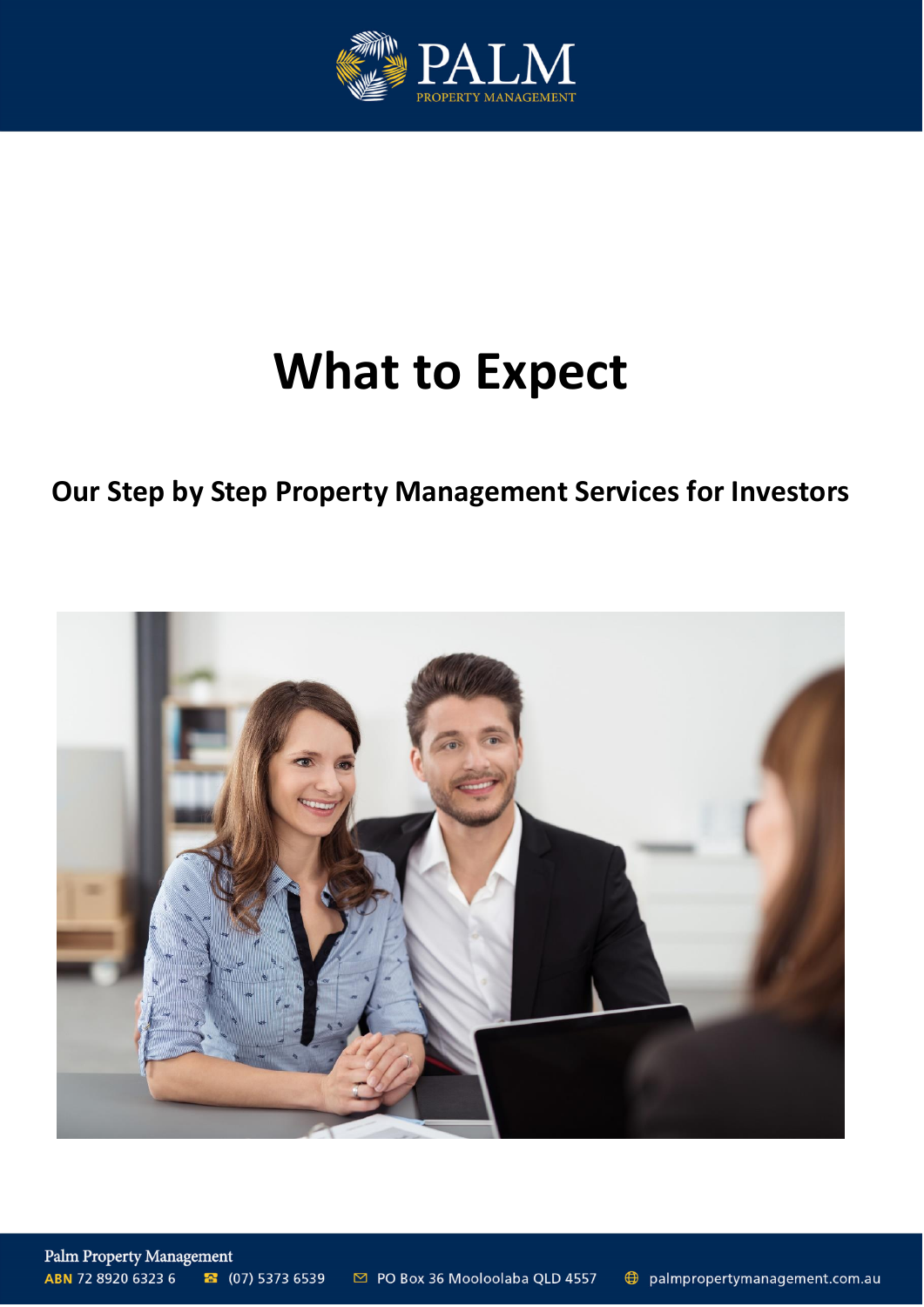

Having an investment property can be exciting and daunting at the same time. Choosing the right company to manage your property is essential to ensure that your investment journey is a success. Listed below is our step by step process detailing the property management services you will receive from Palm Property Management, from signing up for our service to concluding a tenant's lease.

# **Signing Up with Palm Property Management**

This is easy! Once the Managing Authority (Form 6) is signed, Palm Property Management will take care of the rest on your behalf. Here is what we do next:

#### **If You Have Existing Management with Another Agency**

We will provide 30 days' notice to your current managing agent. Upon the expiration of the 30 days, we will collect the file and notify your tenants of the change. We will then commence management of your property. All rent payments will thereafter be paid to Palm Property Management and disbursed to you as per your instructions.

#### **If Your Property Is Vacant**

We will commence the 8 step marketing plan for your property immediately (Please refer to our Why Choose Us Investor Pack).

#### **Smoke Alarm Compliance**

We will entrust a specialist company to manage the smoke alarm compliance for your property as per legislation.

#### **Pool Compliance**

We will entrust a specialist company to manage the pool compliance for your property as per legislation.

#### **Insurance Requirements**

We will advise you on insurance options and follow your instructions to ensure that you have adequately insured your investment.

#### **Charging Tenants for Water Usage**

We will ascertain if your property has a separate water meter and is water efficient. We will charge your tenants for water usage accordingly.

#### **Body Corporate (If any)**

We will obtain Body Corporate information and notify them of your instruction to us to manage your property so that they can contact us should they need to.

#### **Bill Payments:**

To provide a hassle free management, we are equipped to pay all bills related to your investment on your behalf. All we need is your instruction.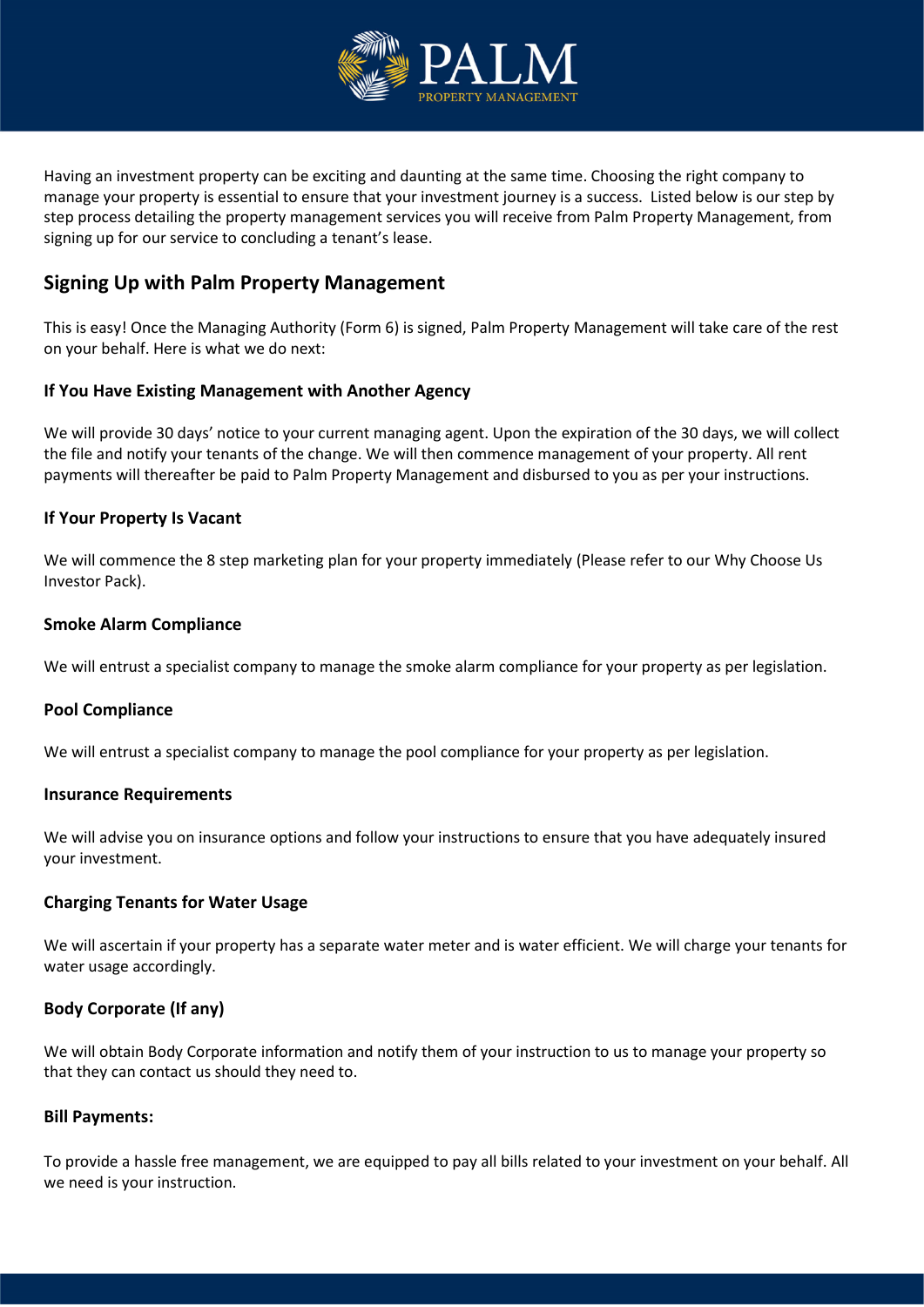

#### **Instructions on Pets**

We will follow your instructions regarding having pets in the property and closely monitor your tenants to ensure that they are not breaching your instructions.

# **Marketing and Leasing of Property**

#### **Marketing Your Property**

We will present you with a market analysis, marketing options and marketing strategies before we obtain your instructions. The marketing campaign will then commence.

We will optimise the capture of prospective tenants' attention by using professional photography, marketing your property as a Premier Listing and using a sign board (if applicable). Using state of the art software we will make ourselves available for when prospective tenants want to view your property. We will report back to you **weekly** on the progress of the marketing campaign and email a report to you after each inspection.

#### **Application Process and Presentation**

We will vet all tenants including running their details through the National Tenancy Database to ensure income, rental and character suitability. We will present all applications to you and seek your approval in writing.

We will then collect two weeks rent and four weeks bond from the tenant within 24 hours of them being approved for the property. The tenant will also sign the lease at this stage.

# **Commencement of Tenancy**

We will carry out an extremely detailed Entry Condition Report and provide this to your tenants on the day of commencement of the tenancy. We will photograph every inch of your property so we can ensure your asset is wellprotected. We take 300 to 500 photos for an average two-bedroom property.

At the time of key collection, the tenants will go through a detailed commencement/sign up process which includes maintenance reporting, rent payments, etc. They will also be given an entry pack that includes everything they need to have a successful tenancy.

# **During the Tenancy**

We will check on your tenants by phone **within three days** of them moving in and report back to you should any concerns be raised.

#### **Rent Collection and Arrears Management**

As standard practice, we will monitor rent payments on a daily basis and report back to you immediately if the rent is in arrears. We will do everything we can to have the tenants pay the rent as soon as possible and follow legislative process to address the issue if it passes the **eight-day** mark.

We will keep you posted every step of the way and seek your instruction to act, if it becomes necessary.